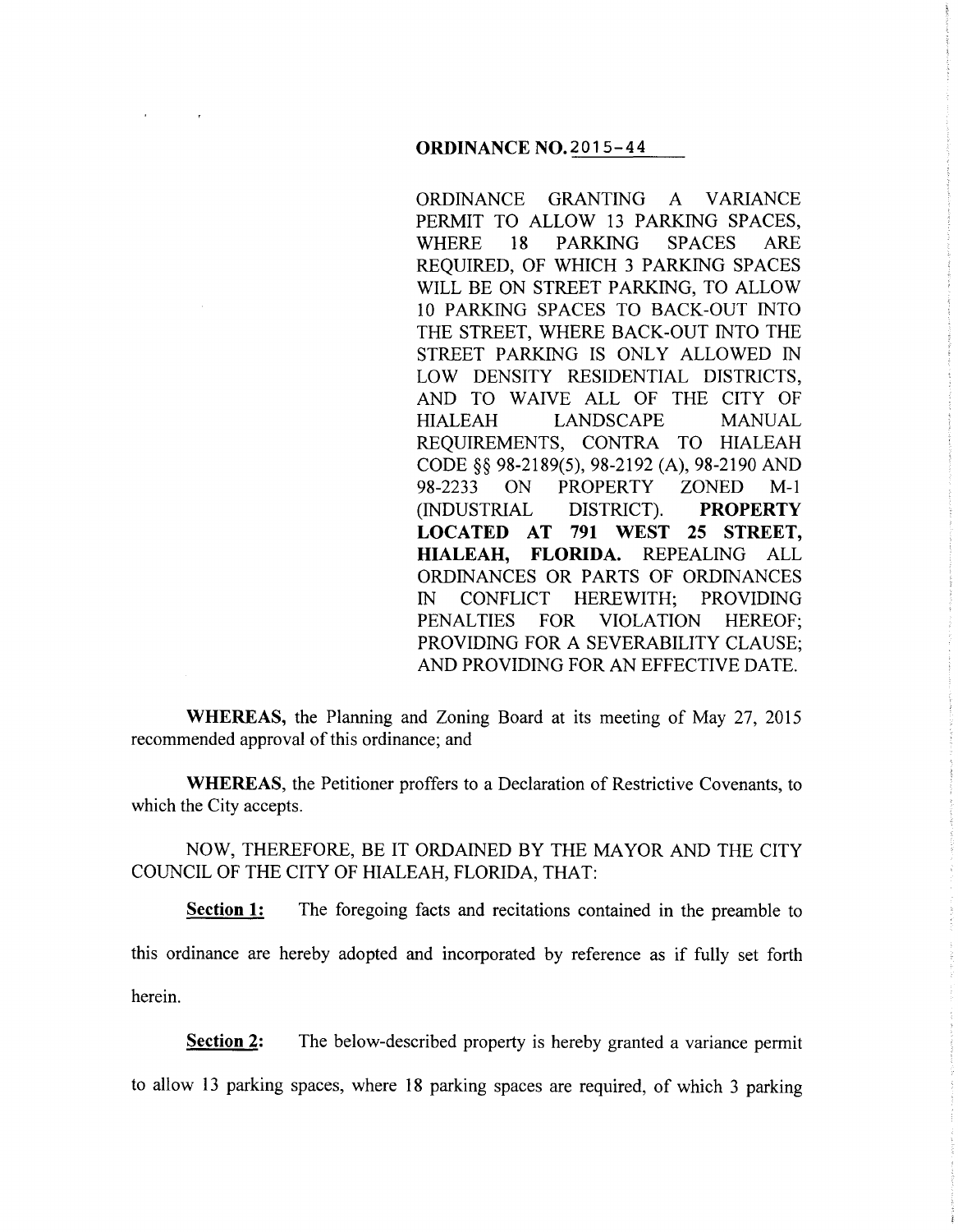spaces will be on street parking, and to allow 10 parking spaces to back-out into the street, where back-out into the street parking is only allowed in low density residential districts, and to waive all of the City of Hialeah Landscape Manual requirements, contra to Hialeah Code§§ 98-2189(5), 98-2192 (a), and 98-2190, which provide in pertinent part: "Off-street parking shall be provided in accordance with the following minimum standards ... *(5) Combined industrial and office uses contained in buildings with storefront facades and overhead doors.* One parking space for each 200 square feet of gross floor area counted for 50 percent of the building. One parking space for each 500 square feet of gross floor area counted for the remaining 50 percent of the building. For second floor office space: One parking space for each 250 square feet of gross floor area. For second floor storage space with finished ceilings less than seven feet six inches in height or no less than six feet eight inches in height, if there is any projection from the ceiling: One parking space for each 2,000 square feet of gross floor area. If office space is less than ten percent of the total square footage of the building, then minimum parking spaces will be calculated as a manufacturing and industrial use.", *"Location and percentage of on-street parking that would satisfy required parking. (a) Property zoned industrial.* Up to 20 percent of required parking may be satisfied by utilizing on-street parking within 600 feet of the main entrance of the use served, except for streets or rights-of-way where on-street parking is not permitted. On-street parking must be paved, marked and approved by the streets department. Any on-street parking space that is used to calculate required parking shall not be reserved for the exclusive use of the property owner, but shall be used for the general public.", and "In all zoning districts, the parking area shall be so arranged that there is no backout into an adjacent private or public street or right-of-way, except for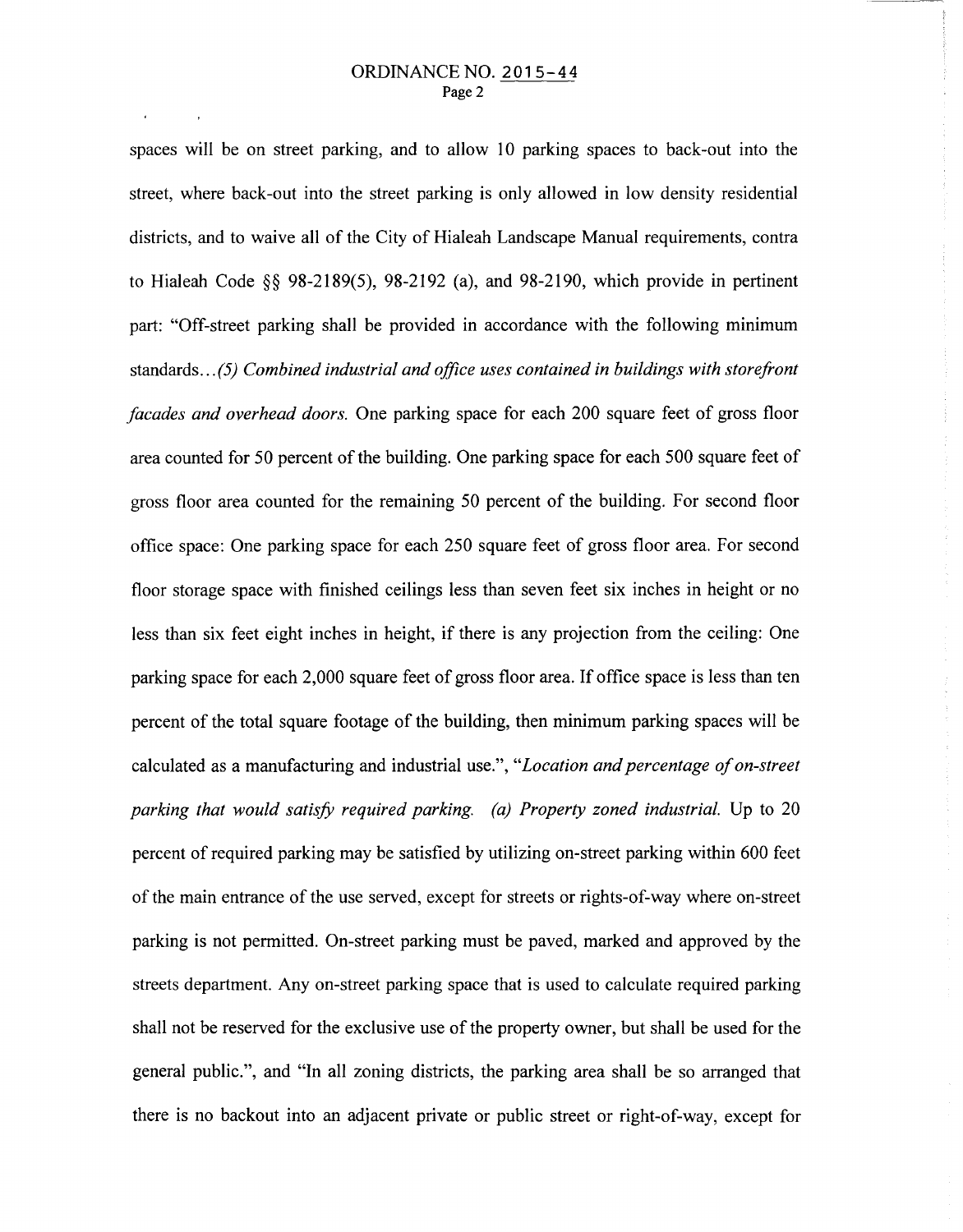those lots in low density residential districts or developments. All parking spaces shall be reached or entered by traveling along assigned accessways without interfering with landscaped areas, structures, or other parking spaces. Every parking space shall be reached or entered by a continuous forward movement, without reversing direction, except for parallel parking, and shall be vacated by returning to the right-of-way with not more than one reversal of direction.", and " The city council, by ordinance, may waive the minimum landscaping requirements of the Miami-Dade County Landscape Manual. Such a waiver must be predicated on physical limitations and restrictions on the property. In order to protect and maintain the tree canopy and landscape cover of the city, the grantee of a waiver of minimum landscaping requirements shall mitigate the loss of tree canopy and landscape cover on the affected property by providing new, viable trees and landscaping acceptable to the city as represented by the difference between the required number of trees and landscaping (shrubbery and ground cover) and the actual number of trees and landscaping allowed by waiver granted by the city. The trees and landscaping shall be delivered to the city for planting in areas within the city, such as parks, recreation and open spaces and street medians, as designated by the city.", respectively. Property located at 791 West 25 Street, Hialeah, Miami-Dade County, Florida and legally described as follows:

> SOUTH 135 FEET OF TRACT A LESS EAST 1130 FEET OF HIALEAH INDUSTRIAL DISTRICT, ACCORDING TO THE PLAT THEREOF, AS RECORDED IN PLAT BOOK 62, PAGE(S) 75, OF THE PUBLIC RECORDS OF MIAMI-DADE COUNTY, FLORIDA.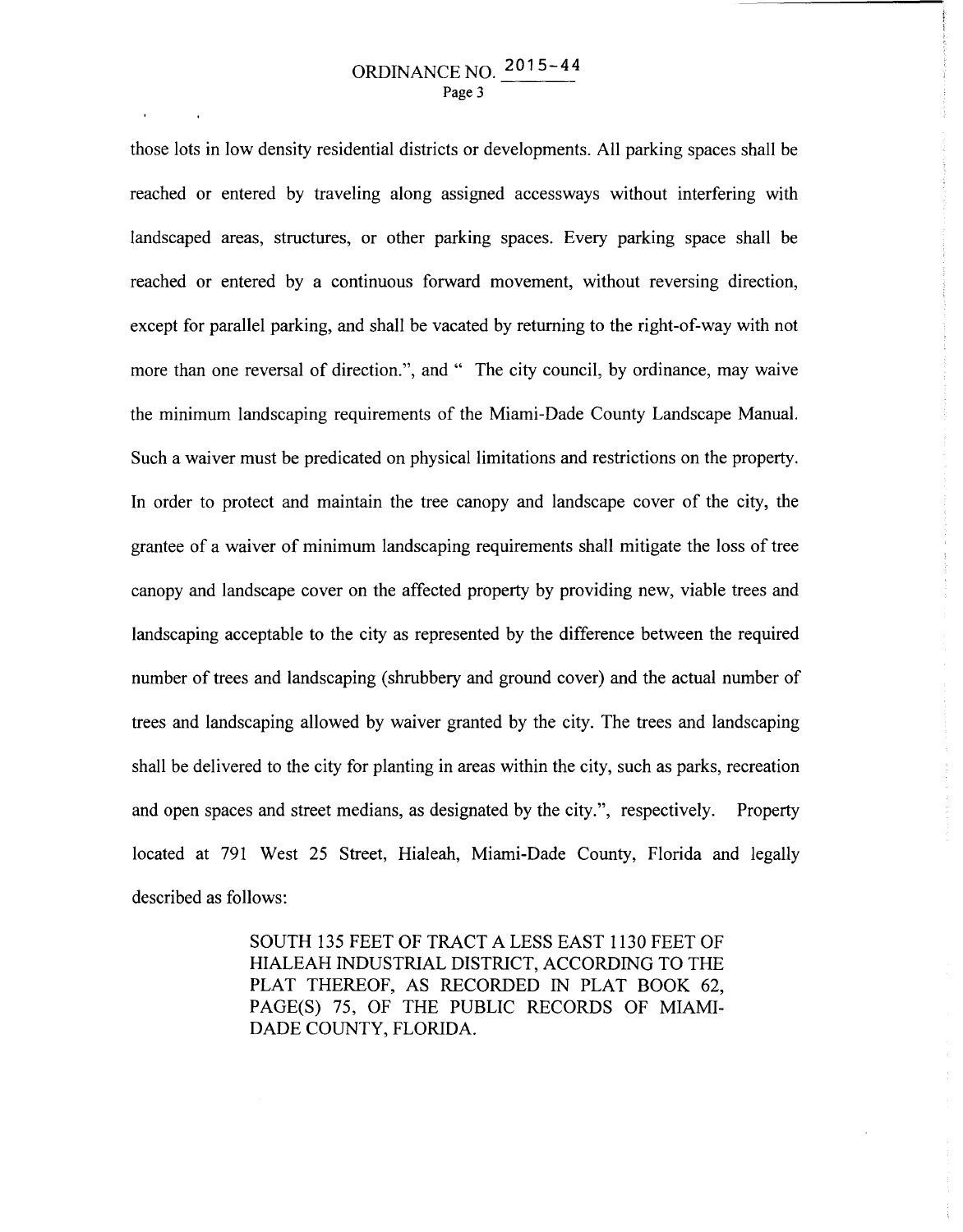### **Section 3: Repeal of Ordinances in Conflict.**

All ordinances or parts of ordinances in conflict herewith are hereby repealed to the extent of such conflict.

## **Section 4: Penalties.**

Every person violating any provision of the Code or any ordinance, rule or regulation adopted or issued in pursuance thereof shall be assessed a civil penalty not to exceed \$500.00 within the discretion of the court or administrative tribunal having jurisdiction. Each act of violation and each day upon which any such violation shall occur shall constitute a separate offense. In addition to the penalty prescribed above, the city may pursue other remedies such as abatement of nuisance, injunctive relief, administrative adjudication and revocation of licenses or permits.

# **Section 5: Additional Penalties upon Violation of Declaration of Restrictive Covenants.**

Any change of the terms and conditions of the use identified in this ordinance and as provided in the Declaration of Restrictive Covenants, if submitted, will cause a revocation of the parking variance and Petitioner shall become subject to the parking regulations then in effect in the City of Hialeah and the City is authorized to withhold any further permits, refuse to make any inspections or grant any approval, until such time as there is compliance with this Ordinance and the Declaration of Restrictive Covenants.

## **Section 6: Severability Clause.**

If any phrase, clause, sentence, paragraph or section of this ordinance shall be declared invalid or unconstitutional by the judgment or decree of a court of competent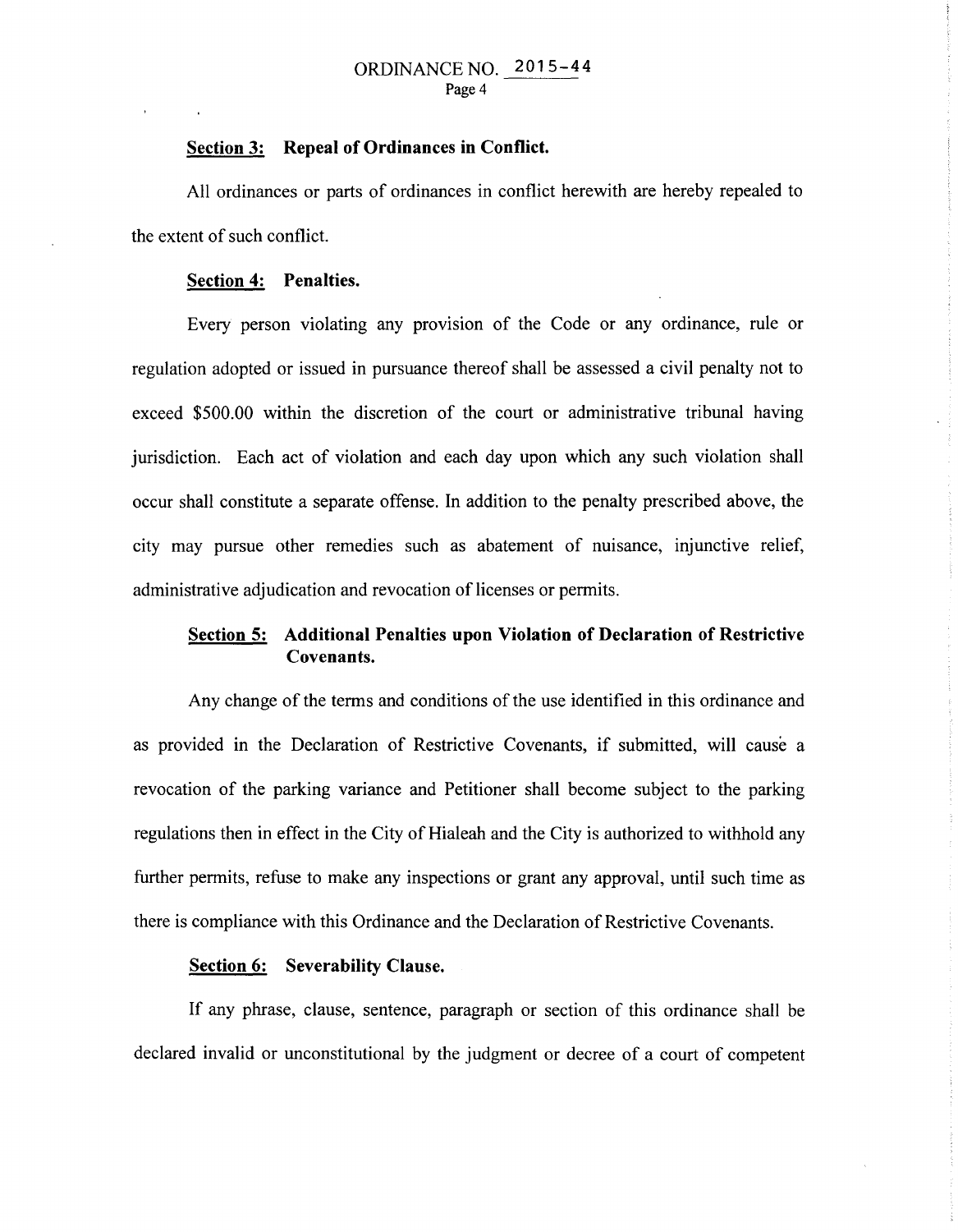jurisdiction, such invalidity or unconstitutionality shall not affect any of the remaining phrases, clauses, sentences, paragraphs or sections of this ordinance.

## Section 7: Effective Date.

This ordinance shall become effective when passed by the City Council and signed by the Mayor or at the next regularly scheduled City Council meeting, if the Mayor's signature is withheld or if the City Council overfides the Mayor's veto.

PASSED and ADOPTED this 25 day of 2015. Isis Garcia **Council Pres** Attest: Approved on this  $2\sqrt{2}$  day of  $\sqrt{2\sqrt{2}}$ , 2015.

Marbelys Fatio, City Clerk

Mayor Carlos Hernandez

Approved as to form and legal sufficiency: -~'- Lorena W. Bravo, City Attorney

Ordinance was adopted by a (7-0) unanimous vote with Councilmembers, Caragol, Cásals-Muñoz, Cue-Fuente, Garcia-Martinez, Gonzalez, Hernandez and Lozano voting "Yes".

S:\DDP\LEGISLA TURE\ORDINANCES 2015\ 130W20StreetRezoning backoutparking.Iotcoverage.perviousarea.sfb.ssb.csb.rsb.PZMay27.doc

THE FOREGOING ORDINANCE OF THE CITY OF HIALEAH WAS PUBLISHED IN ACCORDANCE WITH THE PROVISIONS OF FLORIDA STATUTE 166.041 PRIOR TO FINAL READING.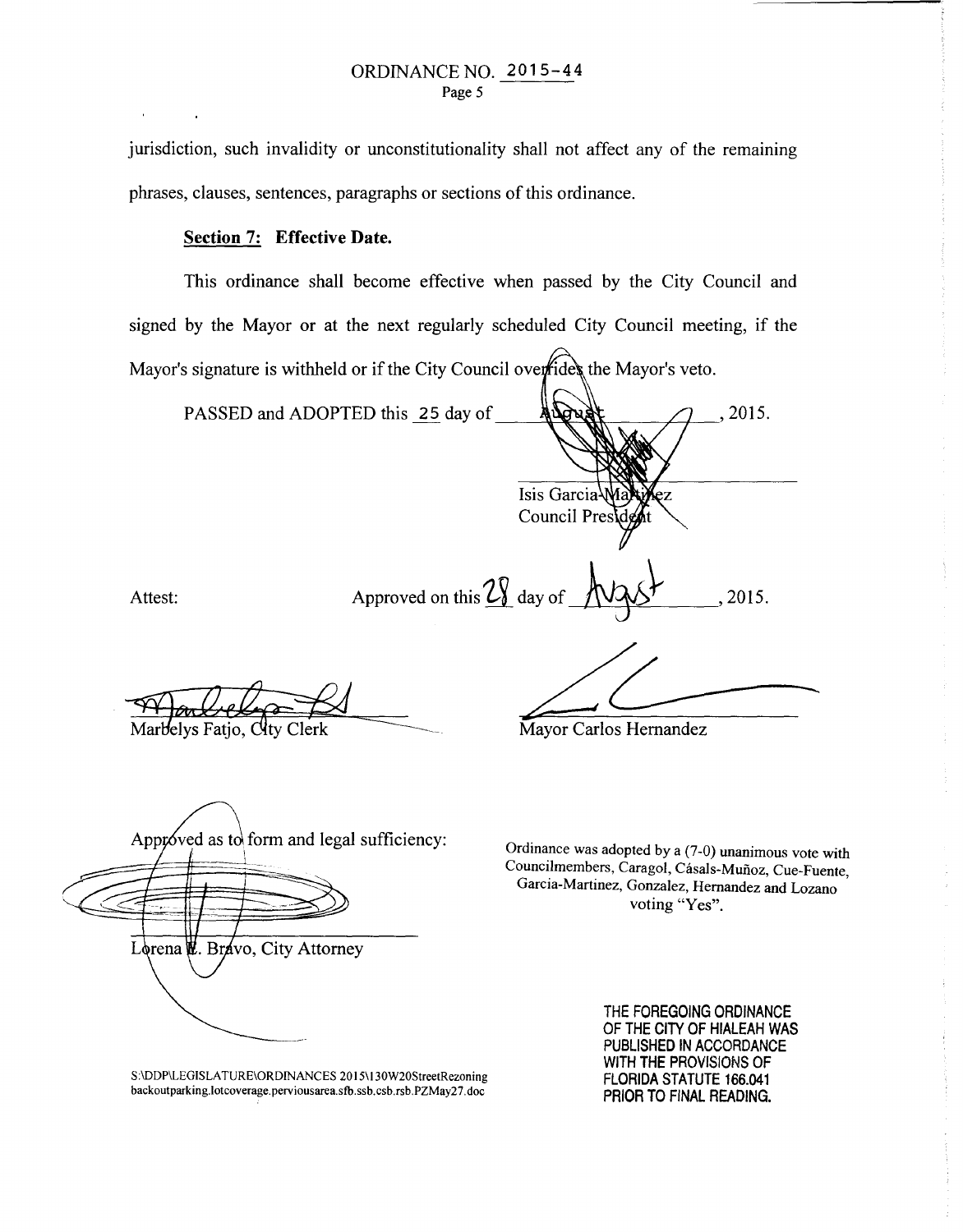AFTER RECORDING TO BE RETURNED TO: Diana Herrera Embrace Balance, LLC 791 West 25 Street Hialeah, FL 33010

*{Space above this line for recording data}* 

# **DECLARATION OF RESTRICTIVE COVENANTS**

I, Diana Herrera, individually and as a duly authorized officer on behalf of Embrace Balance LLC, a Florida limited liability company ("Embrace"), being the owner of the land described herein:

> SOUTH 135 FEET OF TRACT A LESS EAST 1130 FEET OF HIALEAH INDUSTRIAL DISTRICT, ACCORDING TO THE PLAT THEREOF, AS RECORDED IN PLAT BOOK 62, PAGE(S) 75, OF THE PUBLIC RECORDS OF MIAMI-DADE COUNTY, FLORIDA.

The property's street address is 791 West 25 Street, Hialeah, Florida 33010

The folio number is 04-3012-024-0073

I hereby make the following Declaration of Restrictive Covenants covering and running with the land, as described above, specifying that this restriction shall be for the benefit of and enforceable by the City of Hialeah, Florida and a limitation upon all present and future owners of the real property described above.

In connection therewith, the undersigned covenants, represents and agrees as follows:

1.) This Declaration of Restrictions is made in connection with the application for a variance permit approved by City of Hialeah, Fla. Ordinance 2015- (August , 2015) to allow 13 parking spaces, where 18 parking spaces are required, of which 3 parking spaces will be on-street parking, to allow off-street 10 parking spaces to back-out into the street, where back-out into the street parking is only allowed in low density residential districts, and to waive all of the City of Hialeah Landscape Manual requirements. The Ordinance and all site plans, drawings, maps, surveys, applications and representations made at all public meetings, whether written or oral, made in support of the application for the variance permit are incorporated herein by reference as if fully set forth herein.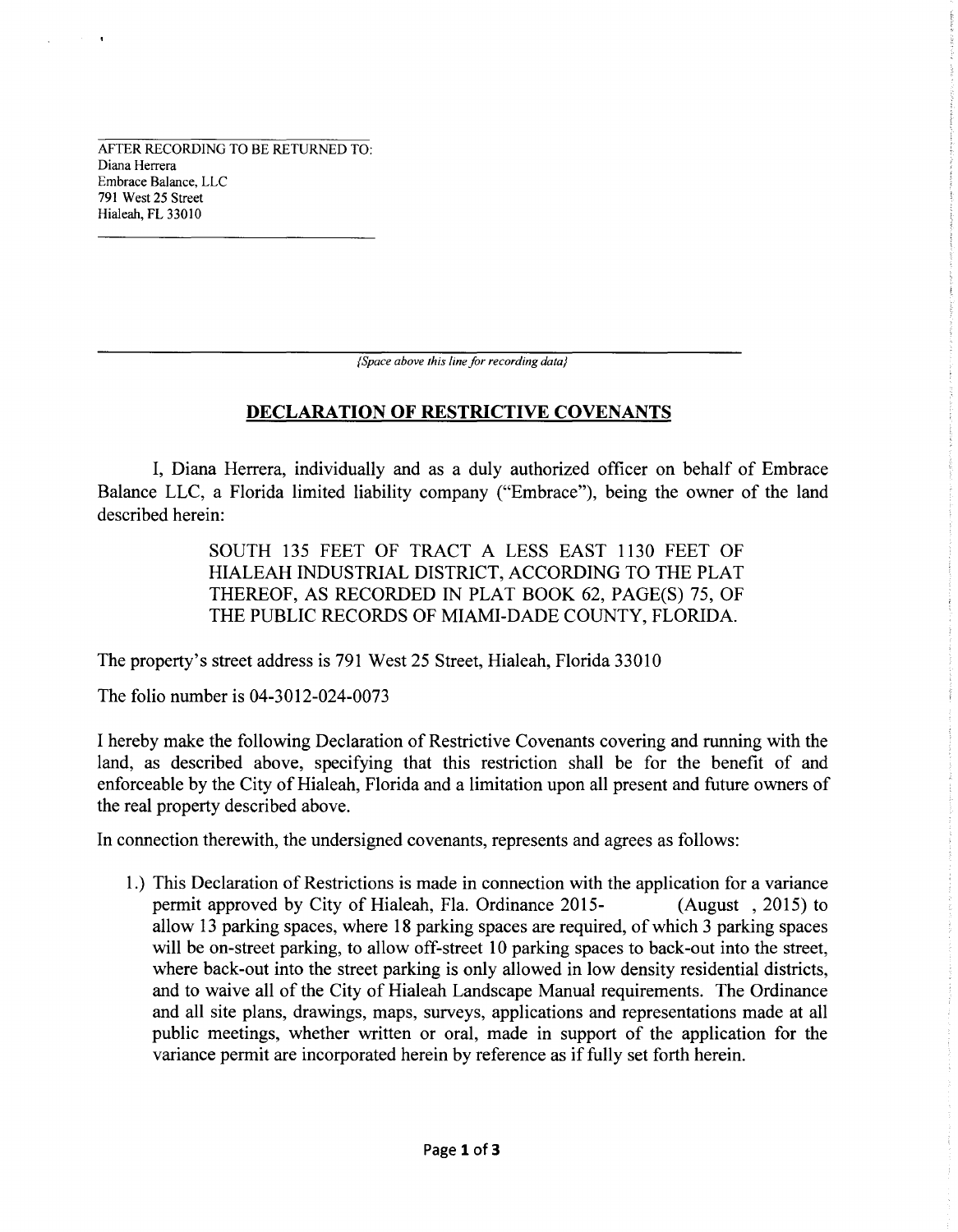- 2.) Embrace agrees to limit the total number of employees reporting to work to a maximum of ten  $(10)$  at any given time on any given day, such that the number of employees does not exceed the number of available off-street parking spaces; UNLESS, Embrace establishes, adopts and enforces an incentive program for employees to (1) use alternative means of transportation such as public transportation or carpool, or (2) park at nearby transit stations or public parking lots. The total maximum number of employees limit shall be in effect at any time the business is in operation. The total maximum number of employees shall include, but is not limited to, directors, supervisors, agents, staff, vendors and independent contractors.
- 3.) No change will be made to the use of the Property such that the (1) demand for parking exceeds the current available spaces or (2) the change in use does not comply with parking regulations in effect at the time of the change or (3) the change in use creates an adverse impact on traffic on and off site as a result of the diminished number of spaces.
- 4.) Embrace agrees that if a condition included above ever changes (i.e. (a) that are more ten 10 employees and Embrace has not established, adopted or enforced written policy to incentivize employees to use alternative means of transportation or (b) the use of the Property changes), it shall become subject to the parking regulations then in effect in the City of Hialeah.
- 5.) This Declaration is intended and shall constitute a restrictive covenant concerning the use, enjoyment, and title to the above-described property and shall constitute a covenant running with the land. This covenant shall remain in full force and effect and shall be binding upon the undersigned, its (their) heirs, successors and assigns until such time as the same is modified, amended or released and may only be modified, amended or released by a written instrument executed by the then owner having fee simple title to the property affected or to be affected by such modification, amendment, or release; provided, however, the same is also approved by the City Council and the Mayor of the City of Hialeah, or its successors, by resolution, upon advertised notice, or by ordinance if the covenant is adopted by ordinance or as otherwise provided in Hialeah Charter.
- 6.) This Declaration shall be recorded in the Public Records of Miami-Dade County, Florida at Embrace's expense. Embrace shall promptly submit to the Planning and Zoning Official a certified copy of the recorded Declaration.
- 7.) In the event of a violation of this Declaration, in addition to any other remedies available, the City of Hialeah is authorized to withhold any future permits, refuse to make any inspections or grant any approval, until such time as there is compliance with this Restrictive Covenant.
- 8.) Where construction has occurred on said property described herein, pursuant to a permit issued by the City of Hialeah, and inspection made and approval of occupancy given by the City, the same shall create a conclusive presumption that the improvements thus constructed comply with the intent and spirit of the restrictions referenced herein and this Declaration shall not be construed as clouding title of any of said property on which such development has occurred.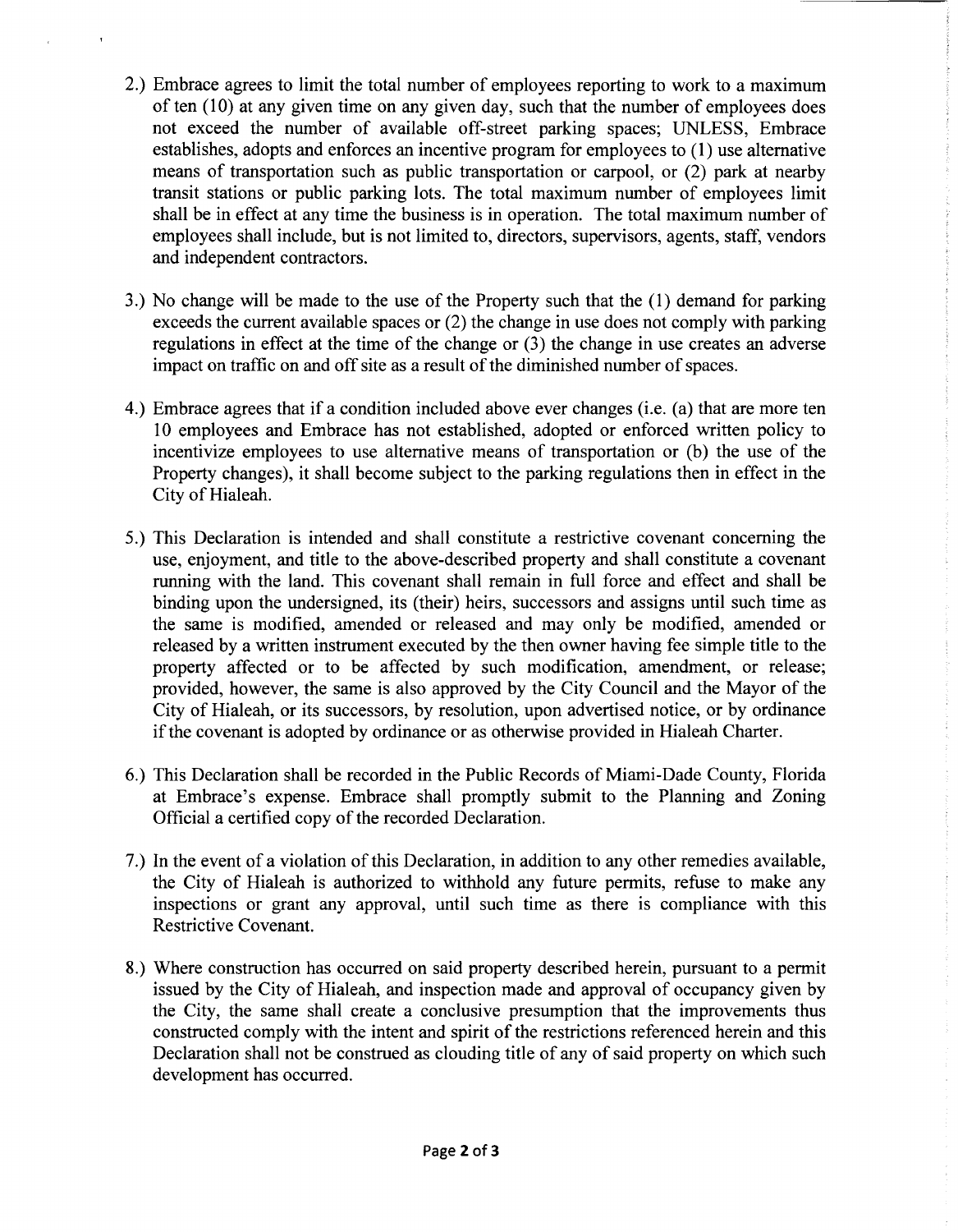- 9.) All rights, remedies and privileges granted herein shall be deemed to be cumulative and the exercise of any one or more shall neither be deemed to constitute an election of remedies, nor shall it preclude the party exercising the same from exercising such other additional rights, remedies or privileges.
- 10.) Acceptance of this Declaration does not obligate the City in any manner, nor does it entitle the Owner to a favorable recommendation or approval of any application, zoning or otherwise, and the City Council and/or any appropriate City Board or Department of City who retain its full power and authority to deny each such application in whole or in part and to decline to accept any conveyance.

IN WITNESS WHEREOF, the Owner caused these presents to be signed in their name by their proper officials.

Signed, Sealed and delivered in the presence of:

 $w_1 \neq w_2$ 

<sup>j</sup>( ~ 5 it~ t>. H *( r r* < *1"'* Pri:,;r

 $\bigwedge$ Witness Ancana

 $\overbrace{\phantom{137281}}^{\qquad \qquad \qquad \qquad \qquad \qquad \qquad \qquad$  $EMBRACE$   $BALA$  $\bigg/$ *!*  Bv:

STATE OF FLORIDA COUNTY OF MIAMI-DADE

The foregoing instrument was acknowledged before me on this  $\frac{24}{\text{ day of } \text{A} \cup \text{y of}}$ <br>2015 by Diana Herrera, as  $\frac{8}{\text{b} \cdot \text{y of}}$  of Embrace Balance, LLC, LLC, a Florida limited liability company, on behalf of the company.

S He is personally known to me or has produced the following as as identification and did (did not) take an oath and attest to the truth and accuracy of the  $5.6$ representations contained herein.





Sigyature of Notary  $\langle\cdot,\cdot\rangle$  $S_{i\times}$ ta Cura

Printed Name of Notary  $Commission$  No. FF 240288

S:\DDP\DEPARTMENTSIZONING\791 W 25 Street DECLARATION OF RESTRICTIONS clean-version.docx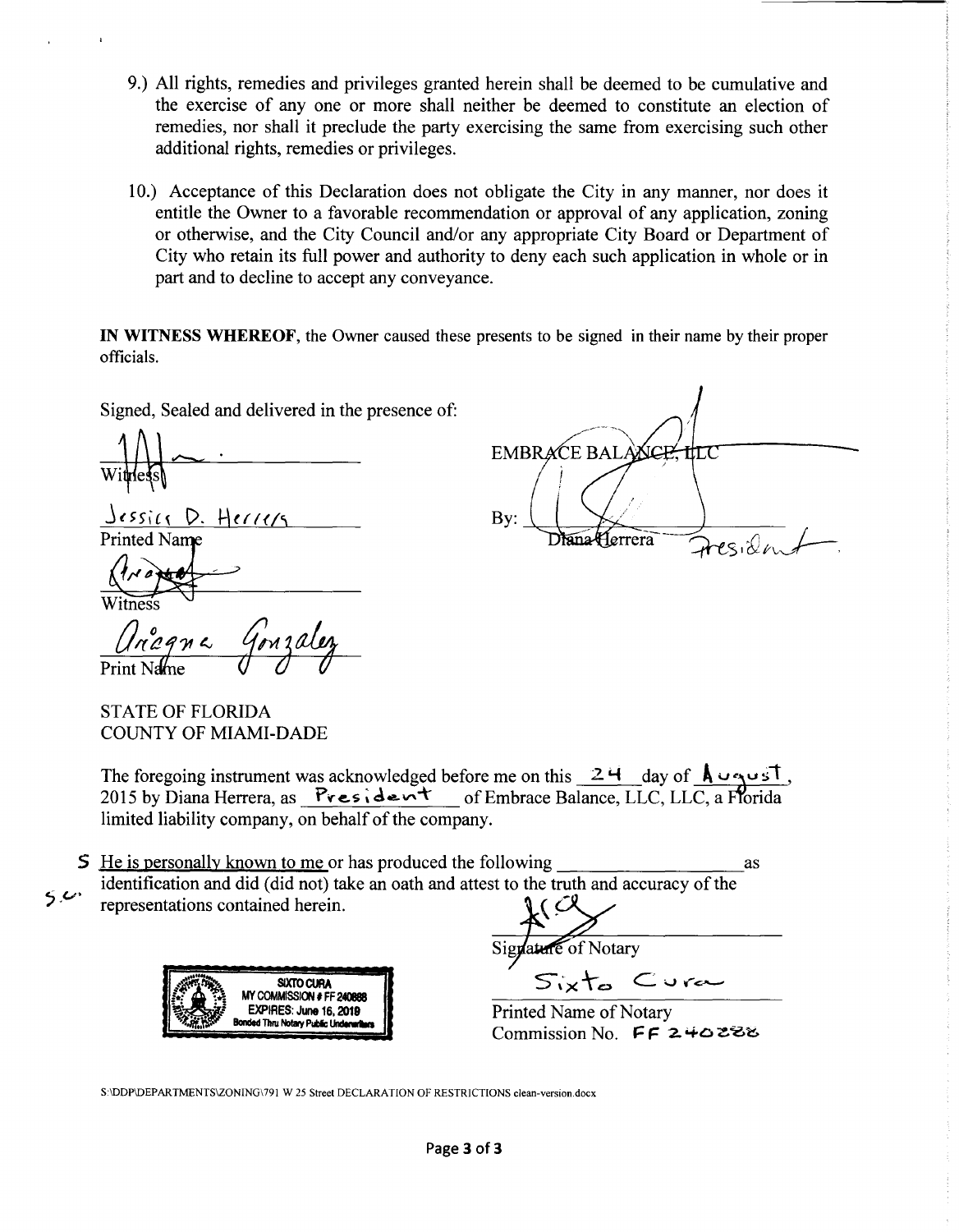August 11, 2015

Waiver of Minimum Landscape Requirements Waiver Mitigation- Ordinance N° 02-51

RE: Embrace Balance LLC, 791 West 25 Street, Hialeah

Mitigation amount estimate

Landscape requirements: 6 trees and 60 shrubs

Average price of trees= \$ 350.00 Average price of shrubs= \$8.00

# **Mitigation amount \$ 2,580**

------------------Enbreutence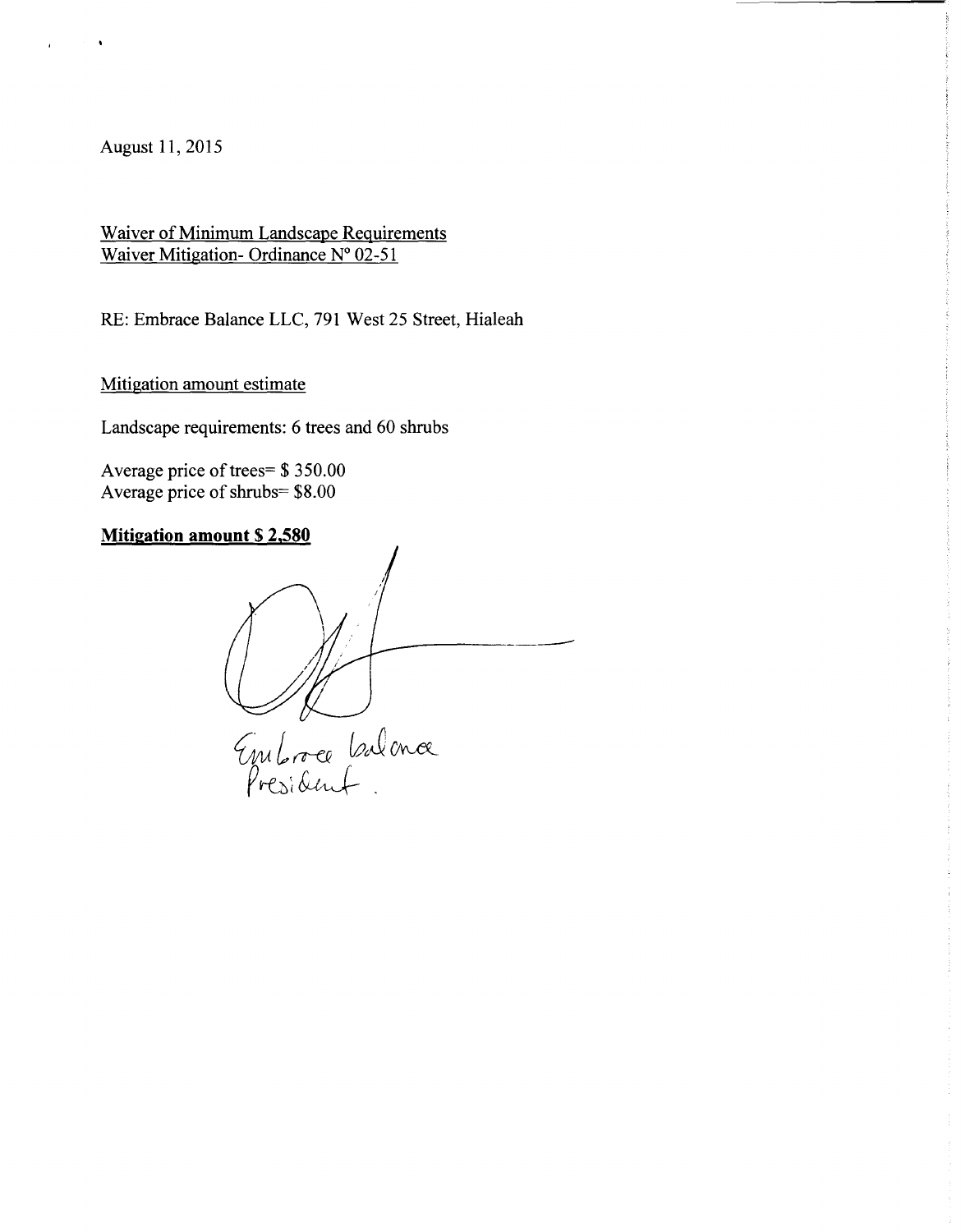CFN: 20150564585 BOOK 29760 PAGE 1796 DATE:09/01/2015 12:39:49 PM HARVEY RUVIN, CLERK OF COURT, MIA-DADE CTY

AFTER RECORDING TO BE RETIJRNED TO: Diana Herrera Embrace Balance, LLC 791 West *25* Street Hialeah, FL 33010

*{Space above this line for recording data}* 

## **DECLARATION OF RESTRICTIVE COVENANTS**

I, Diana Herrera, individually and as a duly authorized officer on behalf of Embrace Balance LLC, a Florida limited liability company ("Embrace"), being the owner of the land described herein:

> SOUTH 135 FEET OF TRACT A LESS EAST 1130 FEET OF HIALEAH INDUSTRIAL DISTRICT, ACCORDING TO THE PLAT THEREOF, AS RECORDED IN PLAT BOOK 62, PAGE(\$) 75, OF THE PUBLIC RECORDS OF MIAMI-DADE COUNTY, FLORIDA.

The property's street address is 791 West 25 Street, Hialeah, Florida 33010

The folio number is 04-3012-024-0073

I hereby make the following Declaration of Restrictive Covenants covering and running with the land, as described above, specifying that this restriction shall be for the benefit of and enforceable by the City of Hialeah, Florida and a limitation upon all present and future owners of the real property described above.

In connection therewith, the undersigned covenants, represents and agrees as follows:

1.) This Declaration of Restrictions is made in connection with the application for a variance permit approved by City of Hialeah, Fla. Ordinance 2015- **• • (August** , 2015) to allow 13 parking spaces, where 18 parking spaces are required, of\vhich 3 parking spaces will be on-street parking, to allow off-street 10 parking spaces to back-out into the street, where back-out into the street parking is only allowed in low density residential districts, and to waive all of the City of Hialeah Landscape Manual requirements. The Ordinance and all site plans, drawings, maps, surveys, applications and representations made at all public meetings, whether written or oral, made in support of the application for the variance permit are incorporated herein by reference as if fully set forth herein.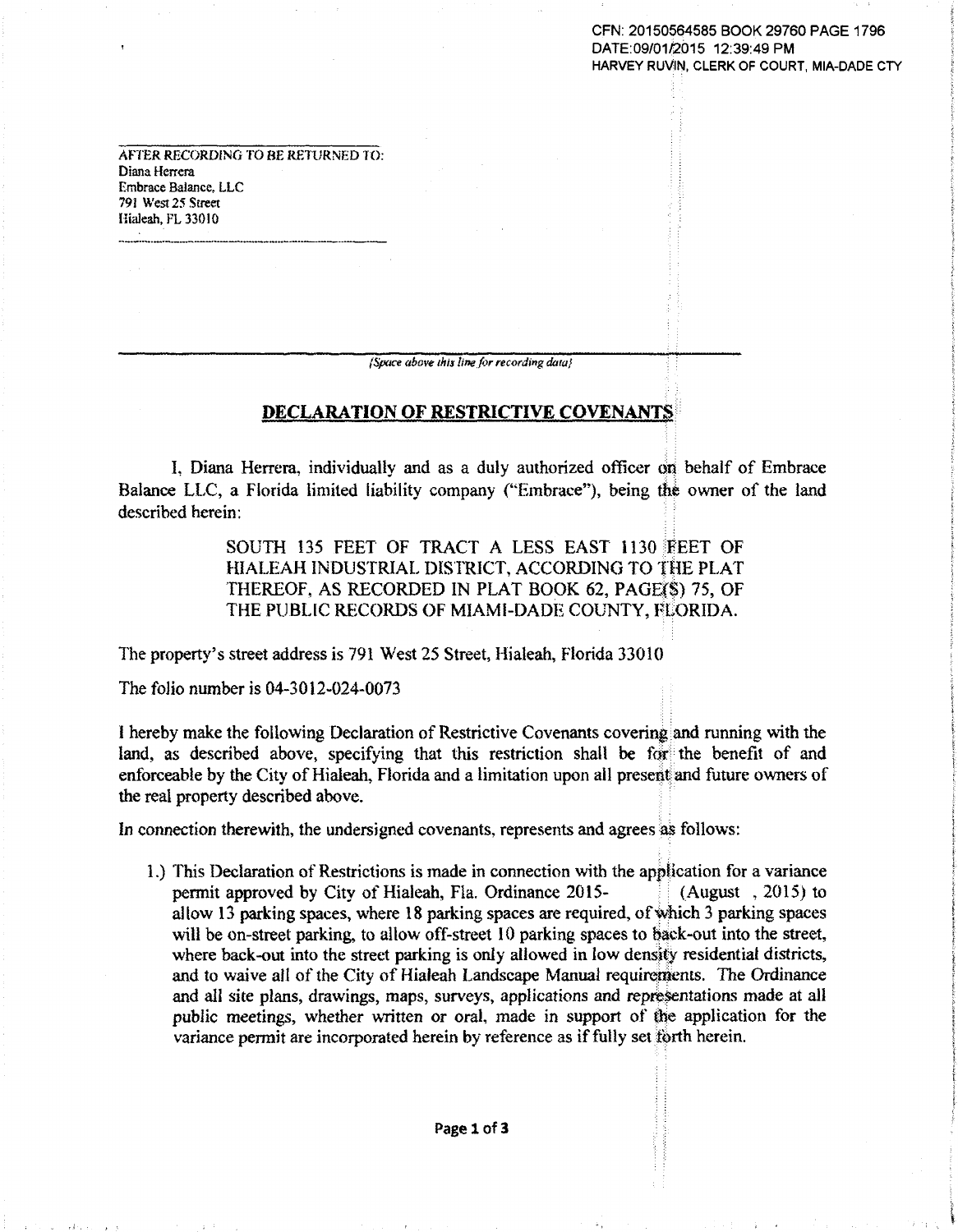- 2.) Embrace agrees to limit the total number of employees reporting to work to a maximum of ten  $(10)$  at any given time on any given day, such that the number of employees does not exceed the number of available otT-street parking spaces; 'UNLESS, Embrace establishes, adopts and enforces an incentive program for employees to (l) use alternative means of transportation such as public transportation or carpool, or  $(2)$  park at nearby transit stations or public parking lots. The total maximum number of employees limit shall be in effect at any time the business is in operation. The total maximum number of employees shall include, but is not limited to, directors. supervisors; agents, staff, vendors and independent contractors.
- 3.) No change will be made to the use of the Property such that the (1) demand for parking exceeds the current available spaces or (2) the change in use does not comply with parking regulations in effect at the time of the change or  $(3)$  the change in use creates an adverse impact on traffic on and off site as a result of the diminished number of spaces.
- 4.) Embrace agrees that if a condition included above ever changes (i.e.  $(a)$ ) that are more ten 10 employees and Embrace has not established, adopted or enforced written policy to incentivize employees to use alternative means of transportation *or* {b) the *use* of *the*  Property changes), it shall become subject to the parking regulations then in effect in the City of Hialeah.
- 5.) This Declaration is intended and shall constitute a restrictive covenant concerning the use, enjoyment, and title to the above-described property and shall constitute a covenant running with the land. 'Ibis covenant shall remain in full force and effect and shall be binding upon the undersigned, its (their) heirs, successors and assigns until such time as the same is modified, amended or released and may only be modified, amended or released by a written instrument executed by the then owner having 'fee simple title to the property affected or to be affected by such modification, amendment, or release; provided, however, the same is also approved by the City Council and the Mayor of the City of Hialeah, or its successors, by resolution, upon advertised notice, or by ordinance if the covenant is adopted by ordinance or as othernise provided in Hialeah Charter.
- 6.) This Declaration shall be recorded in the Public Records of Miami-Dade County, Florida at Embrace's expense. Embrace shall promptly submit to the Planning and Zoning Official a certified copy of the recorded Declaration.
- 7.) In the event of a violation of this Declaration, in addition to any other remedies available, the City of Hialeah is authorized to withhold any future permits, retuse to make any inspections or grant any approval, until such time as there is compliance with this Restrictive Covenant.
- 8.) Where construction has occurred on said property described herein, pursuant to a pennit issued by the City of Hialeah, and inspection made and approval of occupancy given by the City, the same shall create a conclusive presumption that the improvements thus constructed comply with the intent and spirit of the restrictions retbrenced herein and this Declaration shall not be construed as clouding title of any of said property on which such development has occurred.

Page **2of3** 

~ ·< :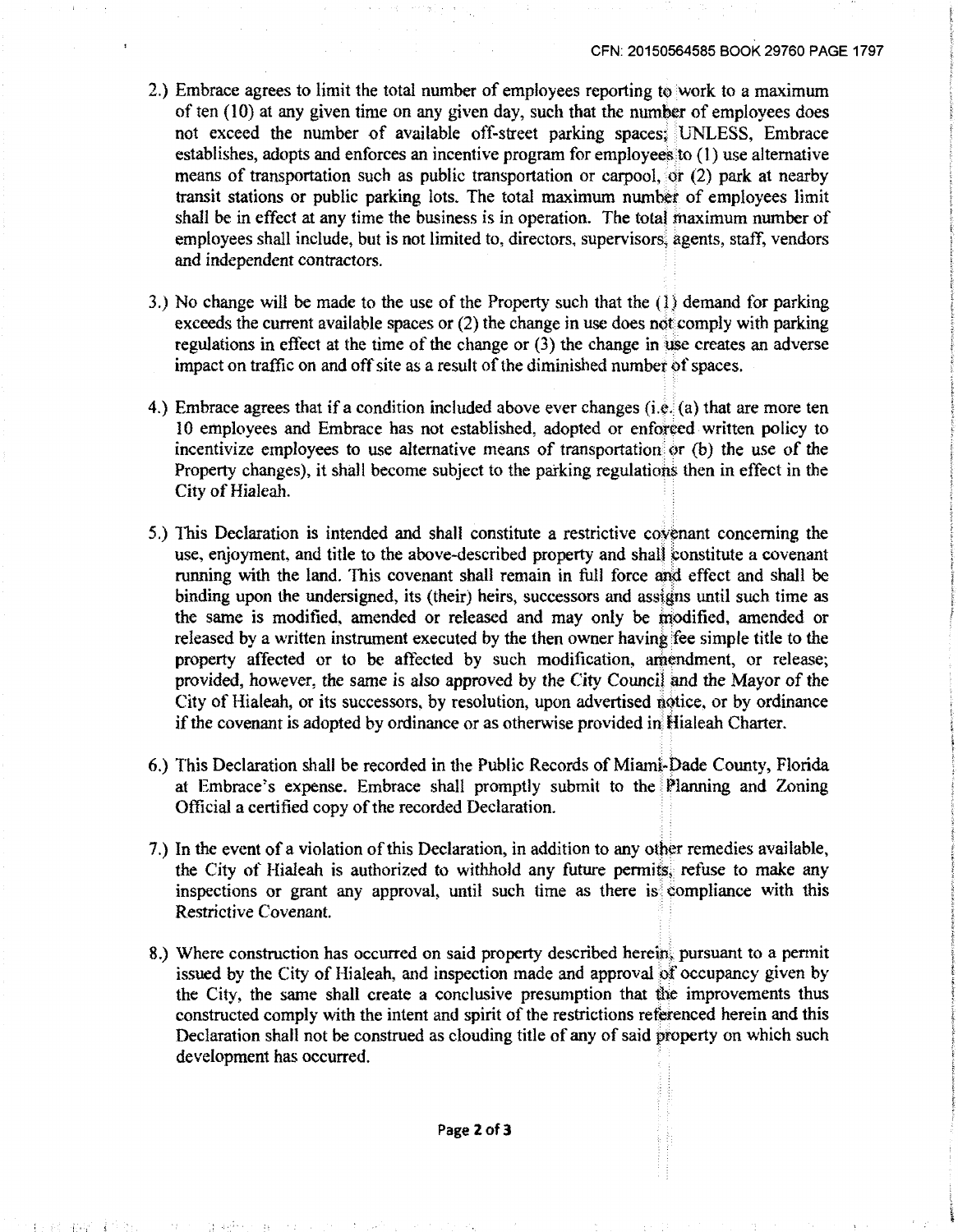ार

- 9.) All rights, remedies and privileges granted herein shall be deemed to be cumulative and the exercise of any one or more shall neither be deemed to constitute an election of remedies, nor shall it preclude the party exercising the same from exercising such other additional rights, remedies or privileges.
- 10.) Acceptance of this Declaration does not obligate the City in any manner, nor does it entitle the Owner to a favorable recommendation or approval of any application, zoning or otherwise, and the City Council and/or any appropriate City Board or Department of City who retain its full power and authority to deny each such application in whole or in part and to decline to accept any conveyance.

IN WITNESS WHEREOF, the Owner caused these presents to be signed in their name by their proper officials. The contract of the contract of the contract of the contract of the contract of the contract of the contract of the contract of the contract of the contract of the contract of the contract of the contract of the

EMBRACE BAI

Diana Herrera

By:

Signed, Sealed and delivered in the presence of:

Jessier D. Herrers **Printed Name** 

STATE OF FLORIDA COUNTY OF MIAMI-DADE

The foregoing instrument was acknowledged before me on this  $\frac{24}{\text{ days}}$  of  $\frac{1}{2}$   $\frac{1}{2015}$  by Diana Herrera, as President of Embrace Balance, LLC, LLC, a Florida limited liability company, on behalf of the company.

 $\mathsf{S}$  He is personally known to me or has produced the following ... ... ... ... ... ... as identification and did (did not) take an oath and attest to the truth and accuracy of the  $5.6$  representations contained herein.



Signature of Notary

Printed Name of Notary<br>Commission No.  $\mathbf{F} \mathbf{F}^{\dagger} \mathbf{z} + \mathbf{0}$  & & &

SOLIPIDEPARTMENTS\ZONING\791 W 25 Street DECLARATION OF RESTRICTIONS clean-version doex

Page 3 of 3

p) and the contract of the contract of the second contract of the contract of the contract of the contract of the contract of the contract of the contract of the contract of the contract of the contract of the contract of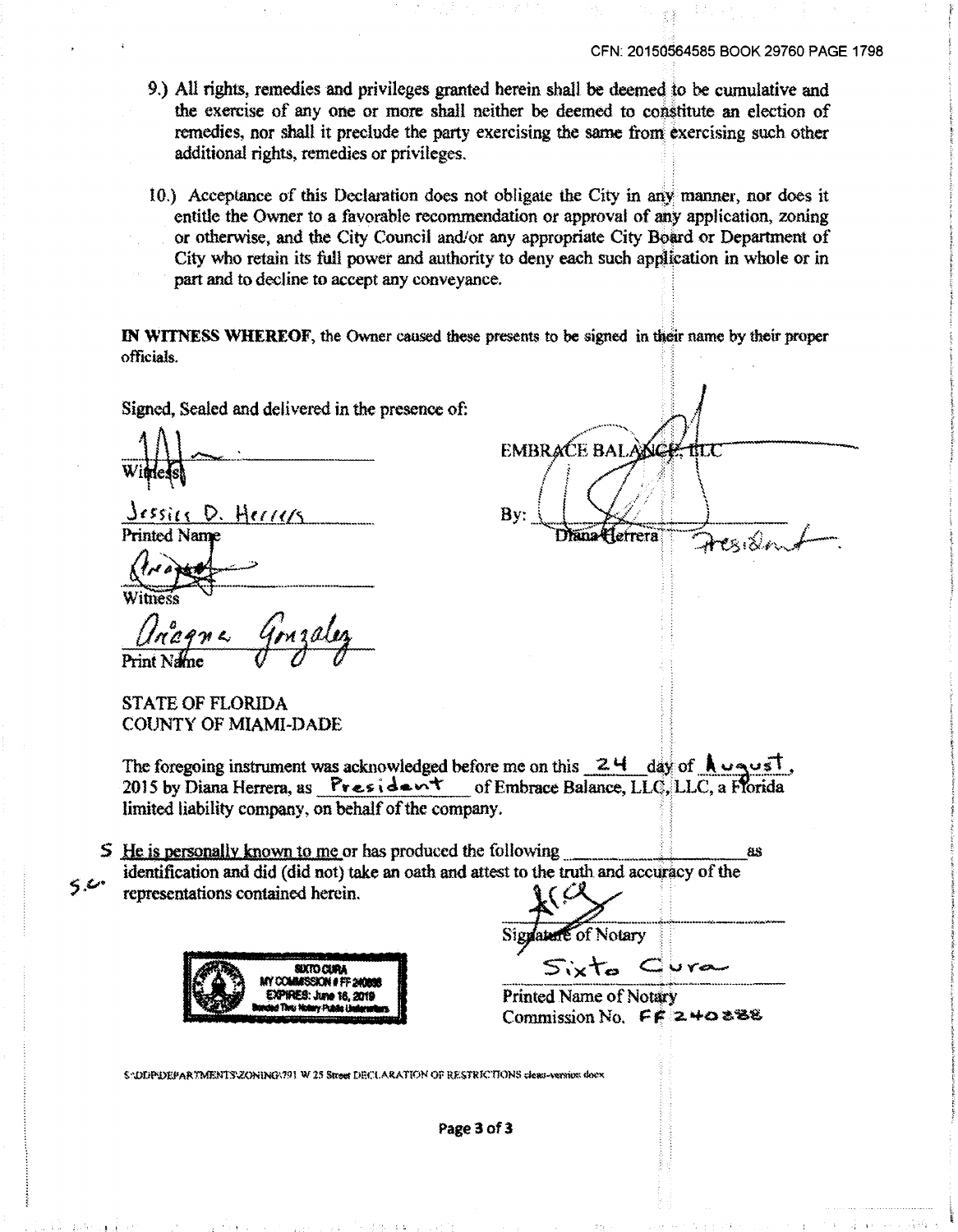August 11, 2015

Waiver of Minimum Landscape Requirements Waiver Mitigation- Ordinance N° 02-51

RE: Embrace Balance LLC, 791 West 25 Street, Hialeah

75. ST

ೆ ಕಂಡ

Mitigation amount estimate

Landscape requirements: 6 trees and 60 shrubs

Average price of trees= \$ 350.00 Average price of shrubs= \$8.00

**Mitigation amount \$ 2.580**  Entre Colona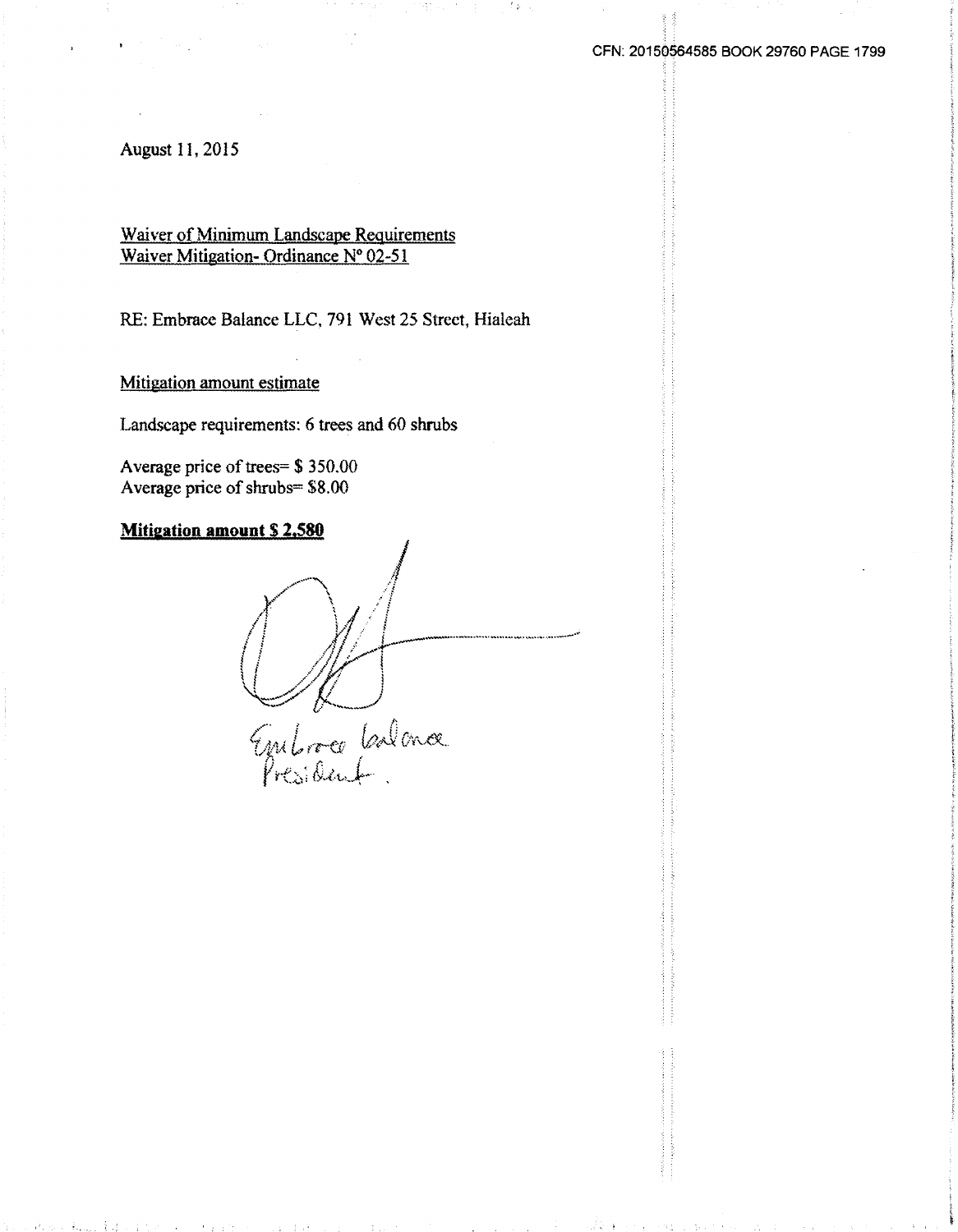#### **ORDINANCE NO. 2015-44**

ORDINANCE GRANTING A VARIANCE PERMIT TO ALLOW 13 PARKING SPACES, WHERE 18 PARKING SPACES ARE REQUIRED, OF WHICH 3 PARKING SPACES WILL BE ON STREET PARKJNG, TO ALLOW 10 PARKING SPACES TO BACK-OUT INTO THE STREET. WHERE BACK<sup>3</sup>OUT INTO THE STREET PARKING IS ONLY ALLOWED IN LOW DENSITY RESIDENTIAL DISTRICTS, AND TO WAIVE ALL OF THE CITY OF HIALEAH LANDSCAPE MANUAL REQUIREMENTS, CONTRA TO HIALEAH CODE §§ 98-2189(5), 98-2192 (A), 98-2190 AND 98-2233 ON PROPERTY ZONED M-1 (INDUSTRIAL DISTRICT)... PROPERTY LOCATED AT 791 WEST 25 STREET, HIALEAH, FLORIDA. REPEALING ALL ORDINANCES OR PARTS Of ORDINANCES IN CONFLICT HEREWITfi; PROV1DING PENALTIES FOR VIOLATION HEREOF; PROVIDING FOR A SEVERABILITY CLAUSE; AND PROVIDING FOR AN EFFECTIVE DATE.

:. ;:

: ·:

 $.9.1.5 - 1$ 

WHEREAS, the Planning and Zoning Board at its meeting of May 27, 2015 recommended approval of this ordinance; and . .

WHEREAS, the Petitioner proffers to a Declaration of Restrictive Covenants, to which the City accepts.

NOW, THEREFORE, BE IT ORDAINED BY THE MAYOR AND THE CITY COUNCIL OF THE CITY OF HIALEAH, FLORIDA, THAT:

**Section 1:** The foregoing facts and recitations contained in the preamble to this ordinance are hereby adopted and incorporated by reference as: if fully set forth herein.

Section 2: The below-described property is hereby granted a variance permit to allow 13 parking spaces, where 18 parking spaces are required, of which 3 parking

·" *l'*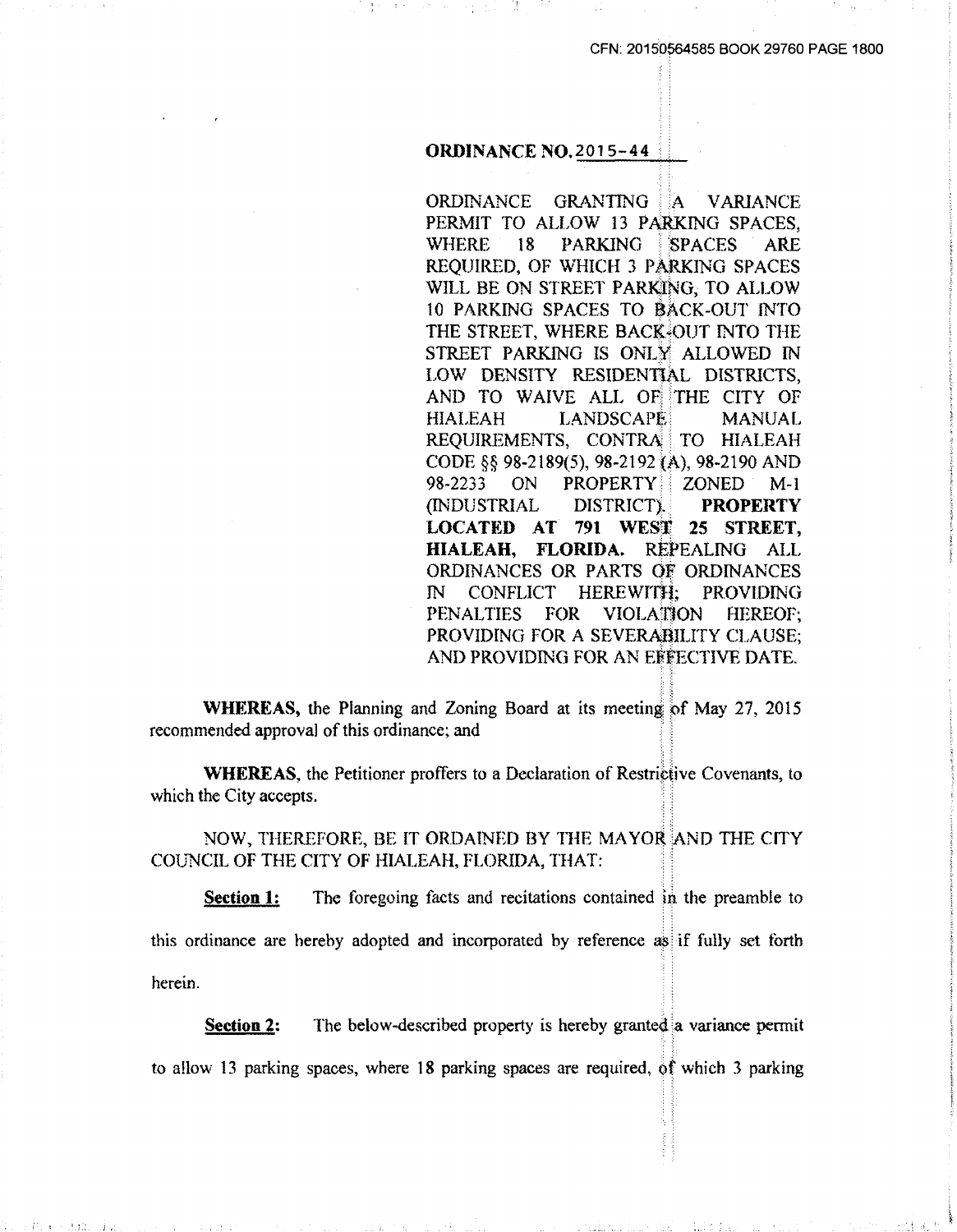#### ORDINANCE NO. 2015-44 Page 2

spaces will be on street parking, and to allow 10 parking spaces to back-out into the street, where back-out into the street parking is only allowed in low density residential districts, and to waive all of the City of Hialeah Landscape Manual réquirements, contra to Hialeah Code  $\&$  98-2189(5), 98-2192 (a), and 98-2190, which provide in pertinent part: "Off-street parking shall be provided in accordance with the following minimum standards...(5) Combined industrial and office uses contained in buildings with storefront *facades and overhead doors.* One parking space for each 200 square, feet of gross floor area counted for 50 percent of the building. One parking space for each  $\overline{500}$  square feet of gross floor area counted for the remaining 50 percent of the building. For second floor office space: One parking space for each 250 square feet of gross floor area. For second floor storage space with finished ceilings less than seven feet six inches in height or no less than six feet eight inches in height, if there is any projection from the ceiling: One parking space for each  $2,000$  square feet of gross floor area. If office space is less than ten percent of the total square footage of the building, then minimum parking spaces will be *:·* :: calculated as a manufacturing and industrial use.", "Location and percentage of on-street *parking that would satisfy required parking. (a) Property zoned industrial.* Up to 20 .· :· ·. :: percent of required parking may be satisfied by utilizing on-street parking within 600 feet of the main entrance of the use served, except for streets or rights-of-w~y where on-street .· ·: parking is not permitted. On-street parking must be paved, marked and approved by the streets department. Any on-street parking space that is used to calculate required parking shall not be reserved for the exclusive use of the property owner, but shall be used for the general public.", and "In all zoning districts, the parking area shall b¢ so arranged that there is no backout into an adjacent private or public street or right-of-way, except for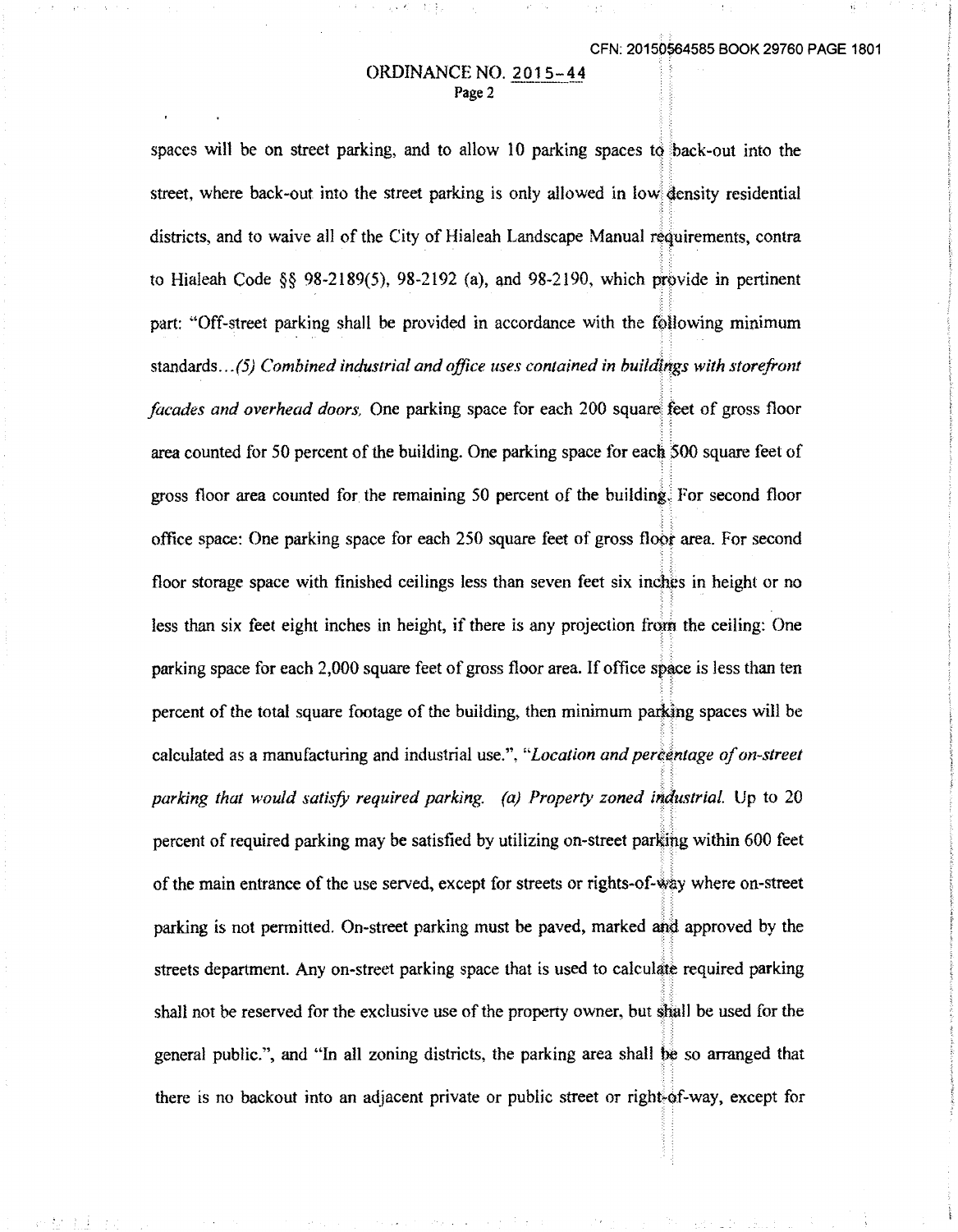# ORDINANCE NO. 201 5- 44 Page 3

**A** 

those lots in low density residential districts or developments. All parking spaces shall be :~ ~: ·:;. reached or entered by traveling along assigned accessways without interfering with landscaped areas, structures, or other parking spaces. Every parking space shall be ~~ ~; reached or entered by a continuous forward movement, without reversing direction.  $;$  : ·:: except for parallel parking, and shall be vacated by returning to the right-of-way with not more than one reversal of direction.", and " The city council, by ordinance, may waive .; : the minimum landscaping requirements of the Miami-Dade County Landscape Manual. Such a waiver must be predicated on physical limitations and restrictions on the property. In order to protect and maintain the tree canopy and landscape cover of the city, the grantee of a waiver of minimum landscaping requirements shall mitigate the loss of tree :i. canopy and landscape cover on the affected property by providing new, viable trees and landscaping acceptable to the city as represented by the difference between the required number of trees and landscaping (shrubbery and ground cover) and the actual number of trees and landscaping allowed by waiver granted by the city. The trees and landscaping :: :: shall be delivered to the city for planting in areas within the city, such as parks, recreation *:;* :: and open spaces and street medians, as designated by the city.", respectively. Property located at 791 West 25 Street, Hialeah, Miami-Dade County, Florida and legally described as follows:

> SOUTH 135 FEET OF TRACT A LESS EAST 1130 FEET OF HIALEAH INDUSTRIAL DISTRICT, ACCORDING TO THE PLAT THEREOF, AS RECORDED IN PLAT BOOK 62, PAGE(S) 75, OF THE PUBLIC RECORDS OF MIAMI-DADE COUNTY, FLORIDA.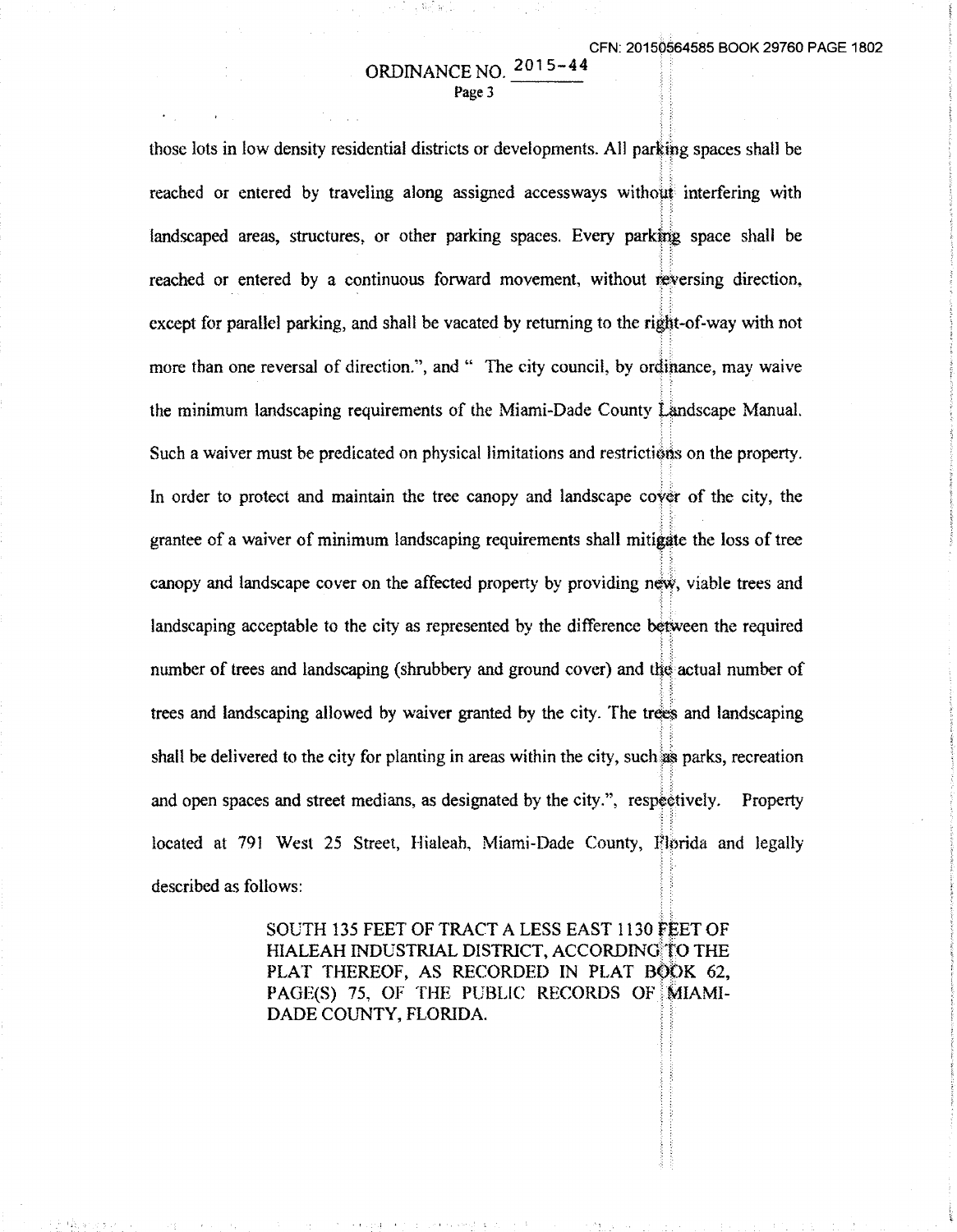## ORDINANCE NO. 2015-44 Page 4

( 邦は N + F + T 구름 가 - 기 : 양성

#### **Section 3: Repeal of Ordinances in Conflict.**

All ordinances or parts of ordinances in conflict herewith are hereby repealed to the extent of such conflict.

#### **Section 4: Penalties.**

Every person violating any provision of the Code or any dividendee, rule or regulation adopted or issued in pursuance thereof shall be assessed a civil penalty not to exceed \$500.00 within the discretion of the court or administrative tribunal having jurisdiction. Each act of violation and each day upon which any such violation shall occur shall constitute a separate offense. In addition to the penalty pre\$cribed above, the ; ·, .; : city may pursue other remedies such as abatement of nuisance. injunctive relief, administrative adjudication and revocation of licenses or permits.

## **Section 5: Additional Penalties upon Violation of Declaration of Restrictive** Covenants.

Any change of the terms and conditions of the use identified in this ordinance and as provided in the Declaration of Restrictive Covenants, if submitted, will cause a ::; revocation of the parking variance and Petitioner shall become subject to the parking regulations then in effect in the City of Hialeah and the City is authorized to withhold any further permits, refuse to make any inspections or grant any approval, until such time as there is compliance with this Ordinance and the Declaration of Restrictive Covenants.

#### **Section 6: Severability Clause.**

If any phrase, clause, sentence, paragraph or section of this ordinance shall be -~ .; declared invalid or unconstitutional by the judgment or decree of  $a^{\dagger}$  court of competent